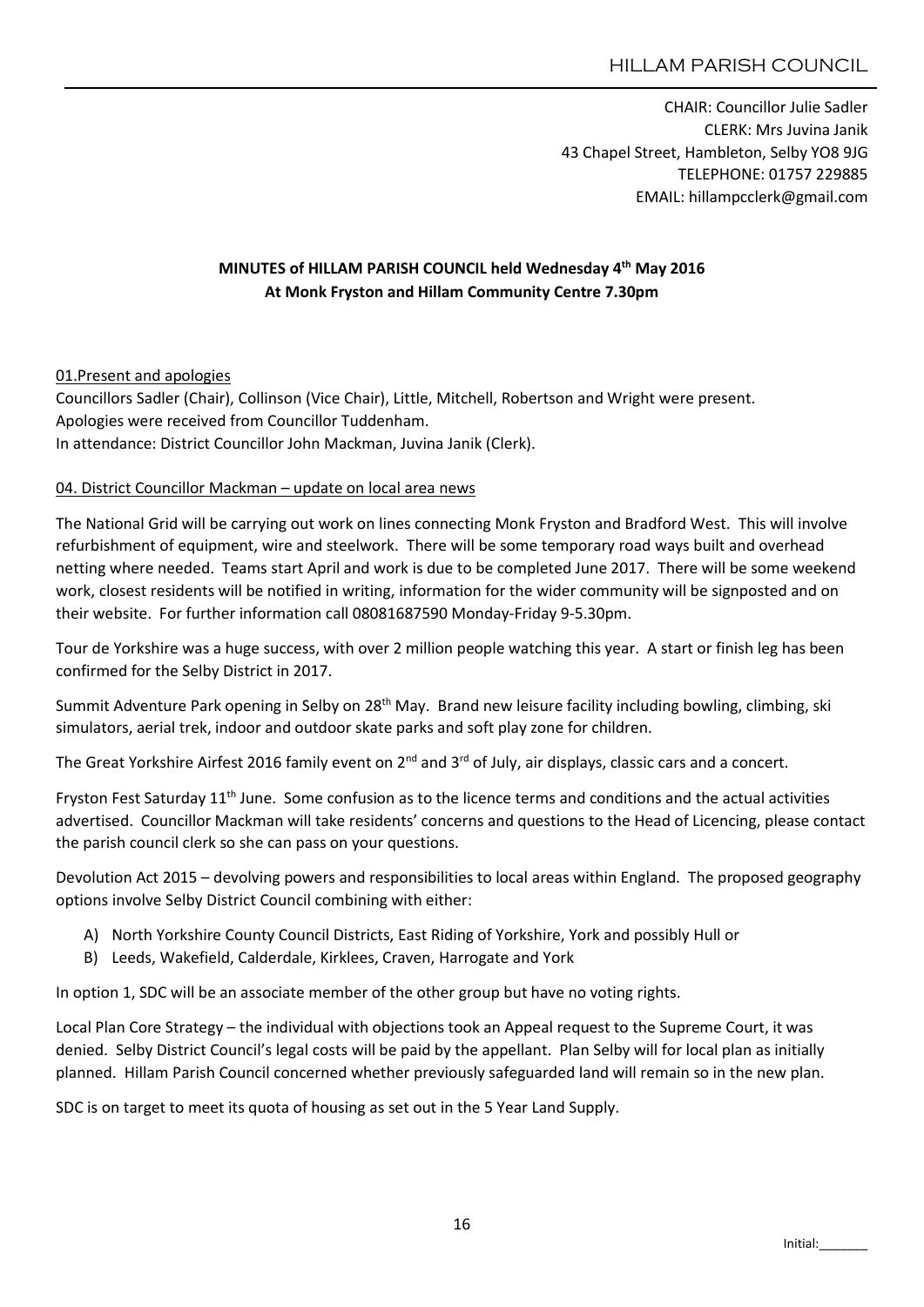Brownfield register, for councils to register any previously developed land that would benefit from being redeveloped with housing. Selby District is one of 73 pilots of the register. Sites could include old mines, airfields, and derelict properties.

Janette Benaddi from Burn and Helen Butters from Cawood were awarded the "Freedom of the District" after rowing with two team mates from York across the Atlantic Ocean as part of the Talisker Whisky Atlantic Challenge. This is the first time the Freedom of the District has ever been awarded by Selby District Council.

Cllr Mackman had no further information regarding Betteras Hill Quarry or the Red Row development. Clerk is to find a phone number that public can call if planning conditions are being broken by the work in the Quarry

### 2. Approval and signing of minutes for the meeting held  $6<sup>th</sup>$  April 2016

It was noted that the clerk had mistakenly confirmed CSR as the chosen electrician to remove the Ring Tree lights, and the work had been carried out. The cost was still the same as the alternative contractor. With this amendment, Cllr Sadler signed the minutes as a true record.

#### 3. Declarations of Interest from Councillors

None declared

#### 4. This was addressed at the beginning of the meeting

#### 5. Monthly Financial Report

| <b>DATE</b><br><b>Received From:</b> |                         |                                                               | <b>DETAILS</b>    |                                             |    | <b>PRECEPT</b>               |                              | <b>GRANTS &amp;</b><br>reimburse-ments |             |                                       | <b>S106</b> | <b>VAT</b><br><b>REFUND</b>                                      | <b>INTEREST</b> | <b>OTHER</b>       |                                                    |                      |                     |
|--------------------------------------|-------------------------|---------------------------------------------------------------|-------------------|---------------------------------------------|----|------------------------------|------------------------------|----------------------------------------|-------------|---------------------------------------|-------------|------------------------------------------------------------------|-----------------|--------------------|----------------------------------------------------|----------------------|---------------------|
| 15/04/2016 ICSR ELECTRICAL           |                         | <b>REIMBURSEMENT FOR AN</b><br><b>OVERPAYMENT AS ARRANGED</b> |                   |                                             |    |                              | £                            |                                        | 100.00      |                                       |             |                                                                  |                 |                    |                                                    |                      |                     |
|                                      |                         | <b>ISELBY DISTRICT COUNCIL</b>                                |                   | <b>1ST HALF PRECEPT</b>                     |    | £                            | 5.894.41                     |                                        |             |                                       |             |                                                                  |                 |                    |                                                    | <b>APRIL INCOME:</b> |                     |
|                                      |                         | <b>SELBY DISTRICT COUNCIL</b>                                 |                   | <b>GRANT ELEMENT</b>                        |    |                              |                              |                                        | 174.29<br>£ |                                       |             |                                                                  |                 |                    |                                                    | 6,168.70<br>£        |                     |
| APRIL 2016 EXPENDITURE               |                         |                                                               |                   |                                             |    |                              |                              |                                        |             |                                       |             |                                                                  |                 |                    |                                                    |                      |                     |
| <b>Date</b>                          | $\frac{1}{2}$<br>Cheque | Payee                                                         |                   | <b>Details</b>                              |    | <b>TO TAL</b><br><b>COST</b> | <b>Reclaim</b><br><b>VAT</b> |                                        |             | Salary, Tax &<br><b>Payroll Admin</b> |             | Fees,<br>Memberships,<br><b>Subscriptions &amp;</b><br>Insurance | <b>Grants</b>   | <b>Maintenance</b> | <b>Admin costs</b><br>i.e. stationery<br>or stamps | Website              | Line total          |
| 6.4.15                               | 508                     | Juvina Janik                                                  | Clerk Salary      |                                             |    | 160.56                       |                              |                                        |             | 160.56                                |             |                                                                  |                 |                    |                                                    |                      | 160.56<br>£         |
| 6.4.15                               | 509                     | <b>HMRC</b>                                                   | Tax               |                                             |    | 37.40                        |                              |                                        |             | 37.40                                 |             |                                                                  |                 |                    |                                                    |                      | 37.40<br>£          |
| 6.4.15                               | 510                     | Juvina Janik                                                  |                   | Reimbursement Website Costs:                | £. | 132.45                       |                              |                                        |             |                                       |             |                                                                  |                 |                    |                                                    |                      | £                   |
|                                      |                         |                                                               |                   | 1 yr Website hosting and 2yr domain name    |    |                              | 20.36                        |                                        |             |                                       |             |                                                                  |                 |                    |                                                    | 101.83 $E$<br>£      | 122.19              |
|                                      |                         |                                                               |                   | Book of 6 1st class and 12 2nd class stamps |    |                              |                              |                                        |             |                                       |             |                                                                  |                 |                    | 10.26                                              |                      | 10.26<br>£          |
| 6.4.15                               | 511                     | Came&Co                                                       |                   | Local Council Insurance<br>£                |    | 731.00                       |                              |                                        |             |                                       | £           | 731.00                                                           |                 |                    |                                                    |                      | 731.00<br>£         |
| 6.4.15                               | 512                     | <b>YLCA</b>                                                   | Annual Membership |                                             |    | 278.00                       |                              |                                        |             |                                       | c           | 278.00                                                           |                 |                    |                                                    |                      | 278.00<br>£         |
| 6.4.15                               | 513                     | <b>Thirsk CCA</b>                                             | Payroll Admin     |                                             |    | 38.25                        |                              |                                        |             | 38.25                                 |             |                                                                  |                 |                    |                                                    |                      | 38.25<br>£          |
|                                      |                         |                                                               |                   |                                             | £  | 1,377.66 $E$                 |                              | $20.36$ £                              |             | $236.21$ £                            |             | $1,009.00$ £                                                     |                 | £                  | 10.26<br>£                                         | Ι£                   | 101.83   £ 1,377.66 |

| Bank          | <b>Opening Balances</b> | Income    | Expenditure | Balance at 30th   | <b>Bank Statement</b>             |
|---------------|-------------------------|-----------|-------------|-------------------|-----------------------------------|
| Reconcilation | $1st$ April 2016:       |           |             | <b>April 2016</b> | Balance at 26 <sup>th</sup> April |
| Reserve       | £5210.66                |           |             |                   | £5210.66                          |
| Account       |                         |           |             |                   |                                   |
| Current       | £ 6908.55               | £ 6168.70 | £1377.66    | £11669.59         | £5590.89                          |
| Account       |                         |           |             |                   |                                   |
|               |                         |           |             |                   |                                   |

Difference due to:

Precept & grant not accounted for by 26<sup>th</sup> April so income only £100. A £40 cheque from last month was presented so expenditure actually £1407.66 --------- Therefore £6908.55 + £100 - £1417.66 = £5590.89

a) All councillors had a copy of the report, it was approved and then signed by Cllr Sadler

b) May payments were checked against invoices, approved and cheques will be signed at the end of the meeting:

| 4.5.16 | 514 | Juvina Janik       | Clerk Salary                      |   | 197.96 |      |
|--------|-----|--------------------|-----------------------------------|---|--------|------|
|        | 515 | Betty Wright       | <b>TdY Planting reimbursement</b> | ~ | 23.88  |      |
|        | 516 | Juvina Janik       | External Hardrive reimburse       | ∼ | 52.31  | 8.72 |
|        | 517 | <b>IMF&amp;HCA</b> | Hall Hire (Feb, Mar, Apr)         | ∼ | 60.00  |      |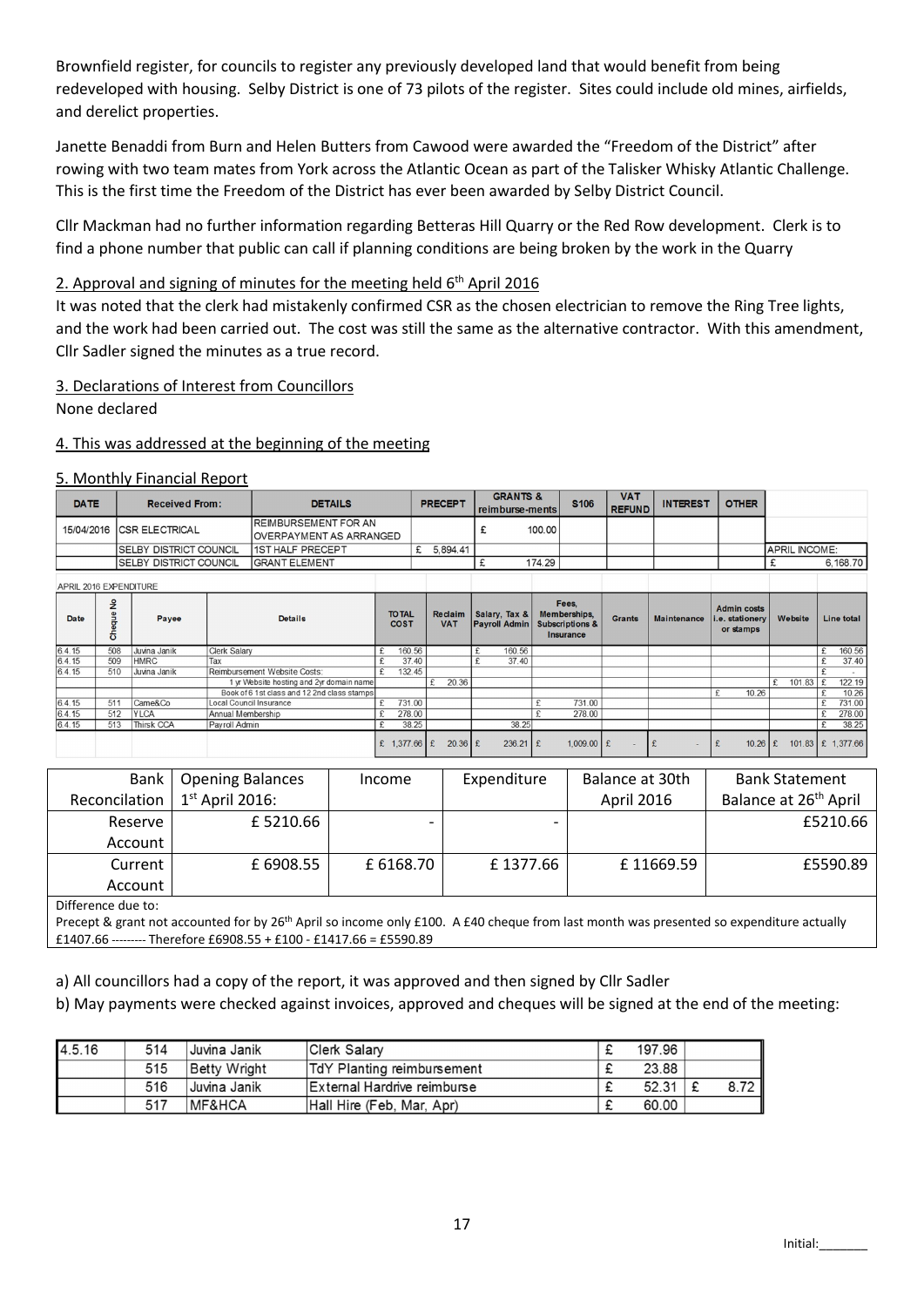# 6. Annual Return Documents – council to accept and approve the figures on the annual return Section 2

Clerk explained the figures that had been input into section 2 and the supporting paperwork required for the annual return. Councillors approved the figures and Councillor Sadler signed the document as Chair. Malcolm Walton will collect the documents as Internal Auditor this week.

#### 07. Updates from meetings attended including MFPC Liason and MF Education Foundation

Pub is the Hub – Uplighting and a raised bed to provide more soil for the new tree have been suggested as possible improvements to be included in the Ring Tree replanting. These ideas will be taken forward and discussed by council at a dedicated Ring Tree meeting. £220.25 has been donated by The Pub is the Hub Coffee Morning and Book sale and £63 has been donated by The Cross Keys and their Patrons to go toward the purchase of a new tree. Clerk to the cash and will deposit in the bank.

MFPC Liason – VAS scheme being introduced in Monk Fryston. Flag Pole and Tree at the top of Mill Close belong to MFPC.

Burial Board AGM 17<sup>th</sup> May.

MFEF – a ruler and book memento have been commissioned for the pupils of the school to commemorate the Queen's 90<sup>th</sup> Birthday. They will be presented on the Queen's official birthday later in the year.

#### 08. Tour de Yorkshire Feedback

General consensus that it was a great occasion, the product of a lot of hard work from the steering group and the volunteers. Takings of over £9k, costs were around £7.5k so there will be money to donate to the volunteer organisations that got involved. Dropbox locations set up for members of the public to post their own photos, aerial pictures taken by a drone can be loaded onto the website. A lessons learned meeting will take place next month. Councillor Collinson thanked Cllr Mitchell for facilitating a very successful and enjoyable day.

#### 09. Defibrillator quotes from Martin Fagan – to agree on the equipment to be installed and place order

It was resolved to set up a subcommittee to research into the process further. The quote details were taken by Cllr Sadler and the subcommittee members were confirmed as Cllrs Sadler and Little. The item will be on next month's agenda.

#### 10. Ring Tree matters

a) The bench was removed early on 4<sup>th</sup> May and the removal of the tree immediately followed to the surprise of many. Cllr Wright approached the tree surgeon and requested that the large sections of the tree would be kept at his workshop for 2 weeks in case any residents wanted a keepsake. Cllr Wright also had 6 slices of the trunk cut for the same reason. Residents are to be informed that pieces are available from Cllr Wright in Hillam or E.S. Trees in Thorp Wood, Selby by way of a notice in the notice board and on the Hillam Website. Clerk to draft a notice and contact E.S. Trees to determine the next step in the process and enquire regarding the metal ring which needs removing.

b) The public will be involved in the choosing of the type of tree that is replanted. It was resolved that each resident will receive a vote and voting may take place through emailing via the website or clerk, a tear off slip available inside the next issue of Hillam News and a voting box inside The Cross Keys. Laminated images of the trees will be provided and put in the notice board and on the website. Notices will be put up in advance to make people aware of the vote taking place. The vote will run through June.

c) It was agreed an extra ordinary meeting dedicated to Ring Tree matters and planning the replanting should be held. The date, location and time will be advertised as soon as it is finalised.

#### 11. Just Giving Page – to agree the wording on the page, the target amount and launch date

It was agreed the target amount should be £1200. The campaign will start on  $1<sup>st</sup>$  June and run for 30 days as this is the time limit prescribed by Giving.com. Clerk to email links to the draft fundraising page to the Councillors, Cllr Collinson received a printed copy, and the wording is to be reviewed and updated with any amendments suggested and agreed.